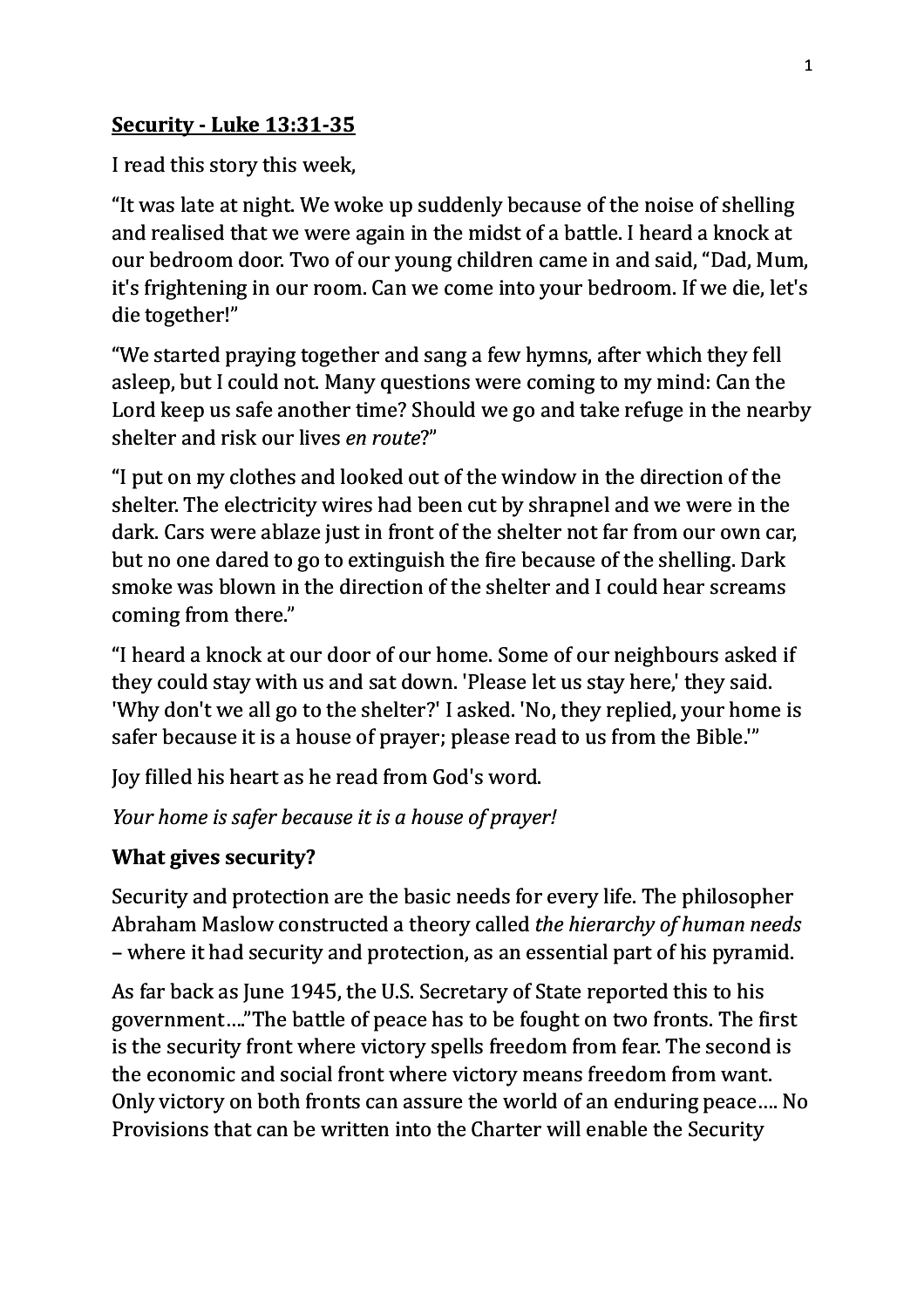Council to make the world secure from war if men and women have no security in their homes and their jobs."

David Attenborough made a video of a mother tiger caring for her new born cubs and lifting them up by the scruff of the neck with her long sharp teeth – this tiger can bite with the force of nearly 500 kilos, but lifting her cubs requires the gentlest touch.

Do these cubs feel secure with this type of protection?

I'm sure that they do, when you have a tiger in your corner, then you have little to fear.

What's the time Mr Wolf?!! Goes a popular child's game and children can expect a chase from the bad hungry wolf. If Mr Wolf catches you then you are out! Nobody likes the big bad wolf! But we all face big bad wolves, at some time in our life, and the big bad wolf can take a number of forms.

But how do we protect ourselves; where do we find security? When trouble strikes or challenges present themselves!

Our Gospel reading today tells us that Jesus faced increasing pressure.

Even some Pharisees, who for the most part had been his adversaries, are now warning him that Herod smells his blood. It's time to move on!

*Herod is on your case and pursuing you!* 

How did Jesus respond?

He responded with faith!

He replied, *"Go and tell that fox, I will keep on driving out demons and healing people today and tomorrow, and on the third day I will reach my goal! In any case I must press on today and tomorrow and the next day – for surely no prophet can die outside of Jerusalem.*"

Remarkable words of faith by Jesus.

He shows here that he knows that God is on his side as his protector. In the words of the psalmist, "He knew God was before and behind me and He has laid His hand upon me."

He is not going to allow the likes of Herod the fox to take away his mission.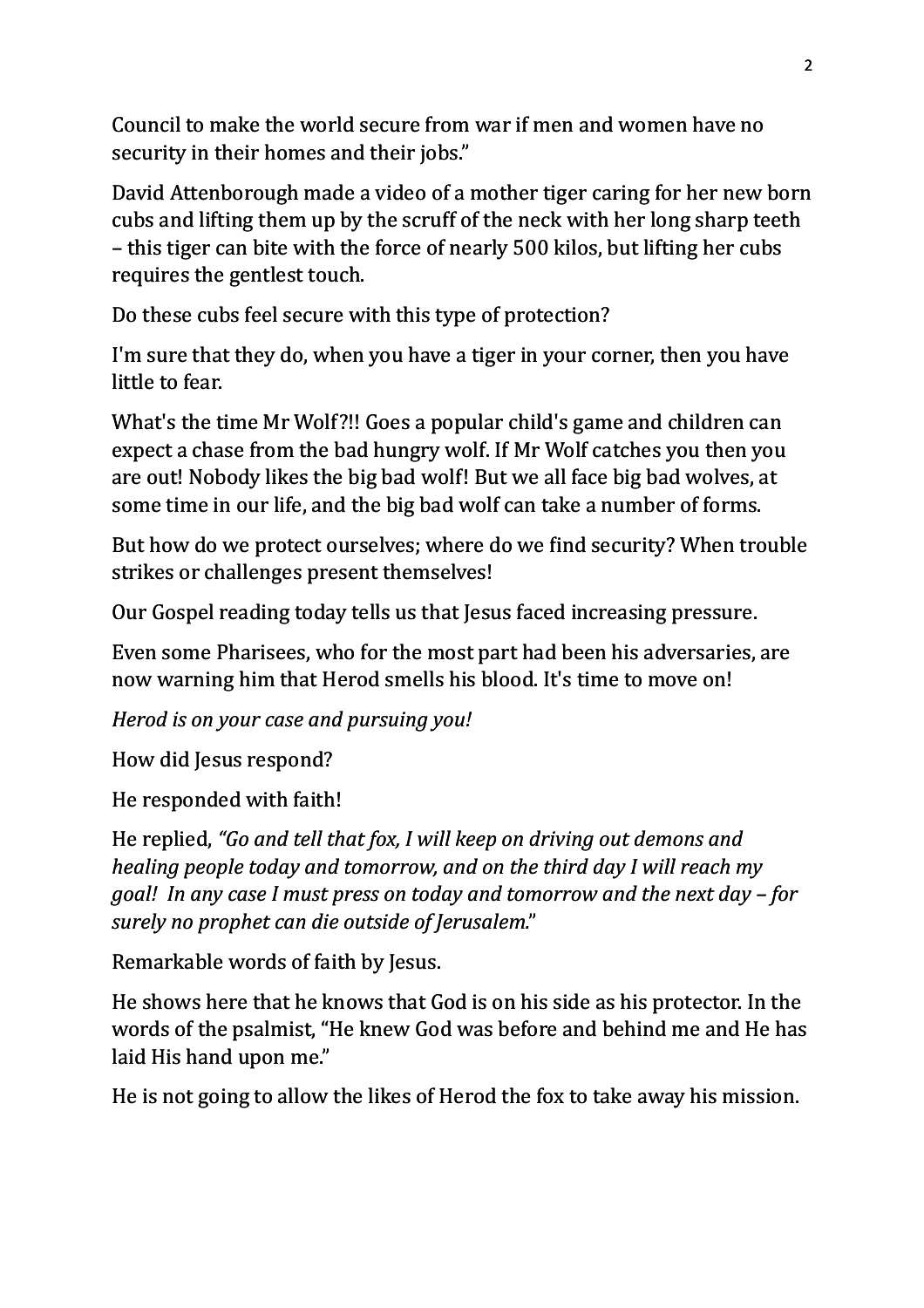His mission was simple, "To drive out demons and to heal people." His heart was with those who were struggling and in need of God's love and it's not going to be a cruel dictator like Herod who will stop this mission.

We have come through two very difficult years of Covid and we are still in the midst of it. We have watched a country being attacked and we have been touched by the Ukrainian people and we are witnessing a war which affects us all.

The Church of Scotland is facing its own particular storm, decreasing memberships all over... fewer ministers and finances are dwindling and so they are looking at the bigger picture of a constructing a realistic plan which involves ministry cuts and yet provides ministry to the whole of Scotland  $-$  is it sustainable?  $-$  time will tell!

But this impacts us at Cadder church, as it impacts every congregation throughout Scotland. It looks as though each church having their own ministry will be a thing of the past, for over the next five years ministers will be spread across the churches. Glasgow Presbytery has been put into 5 zones and our particular zone has presently 22 churches and the allocation for our zone is 10.5 ministers. So, you can see the challenge that the church is facing and the plan has to be formed and presented to Presbytery by the end of June.

Challenging Yes! Frightening Yes! On the rock face, like one of those eggs and little chicks Yes!

But at this time, we must turn to God, and lean into his Word. His love and care and protection and guidance and hear again Jesus words, *"Fear not little flock, it is your Father's good will to give you the Kingdom of Heaven."* 

Jesus knew that his final destiny was Jerusalem. This was where he was heading and he knew that the cross was waiting for him there.

Three days, he said, and he will have reached his destination.

He says that no prophet will die outside of Jerusalem. Herod of Galilee would have no jurisdiction upon him.

It's a great faith to trust that God is with us in every situation of life and that ultimately God is in control. He is our ultimate security.

President Zelensky, said "God sees everything and answers in such a way *that you cannot hide. There is no such bunker, where you can hide from God's*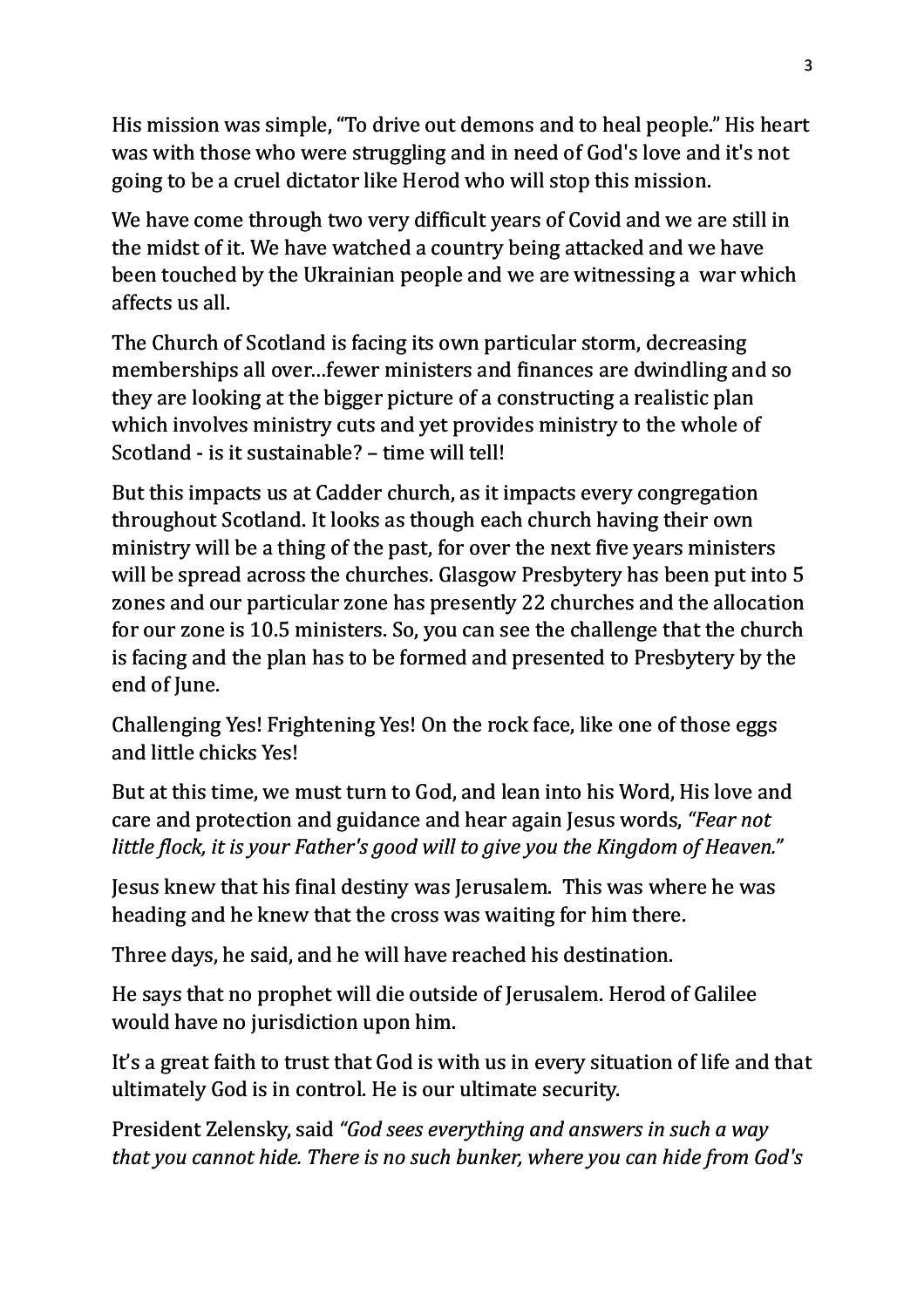answer. Even if you destroy all our Ukrainian cathedrals and churches, you will not destroy our sincere faith in Ukraine and God."

This faith has been seen in God's people down through the history of the church.

Martin Luther King in the midst of his struggles to transform unjust structures, knew that he was a target. How did he manage to keep on going? Where did he find his security?

He constructed 10 rules which all his followers had to commit to;

- Meditate daily on the teachings and life of Jesus.
- Remember always that the non-violent movement seeks justice and reconciliation - not victory.
- Walk and talk in the manner of love, for God is love.
- Pray daily to be used by God in order that all men might be free.
- Sacrifice personal wishes in order that all men might be free.
- Observe with both friend and foe the ordinary rules of courtesy.
- Seek to perform regular service for others and for the world.
- Refrain from the violence of fist, tongue, or heart.
- Strive to be in good spiritual and bodily health.
- Follow the directions of the movement and of the captain on a demonstration.

In these 10 rules, he discovered his sense of purpose; His sense of Mission; His sense of what he was doing was the right thing as he challenge the unjust structure of his world and like Jesus, he believed that God was with him in the midst of his struggles.

There is power in this belief, that the eternal God, the very power behind the universe is with you when you challenge unjust structures.

Seeking to transform unjust structures in society is one of the marks of mission that the Church of Scotland has recently adopted..

## **Where are the places that you feel most safe, or in whose company do you feel most secure?**